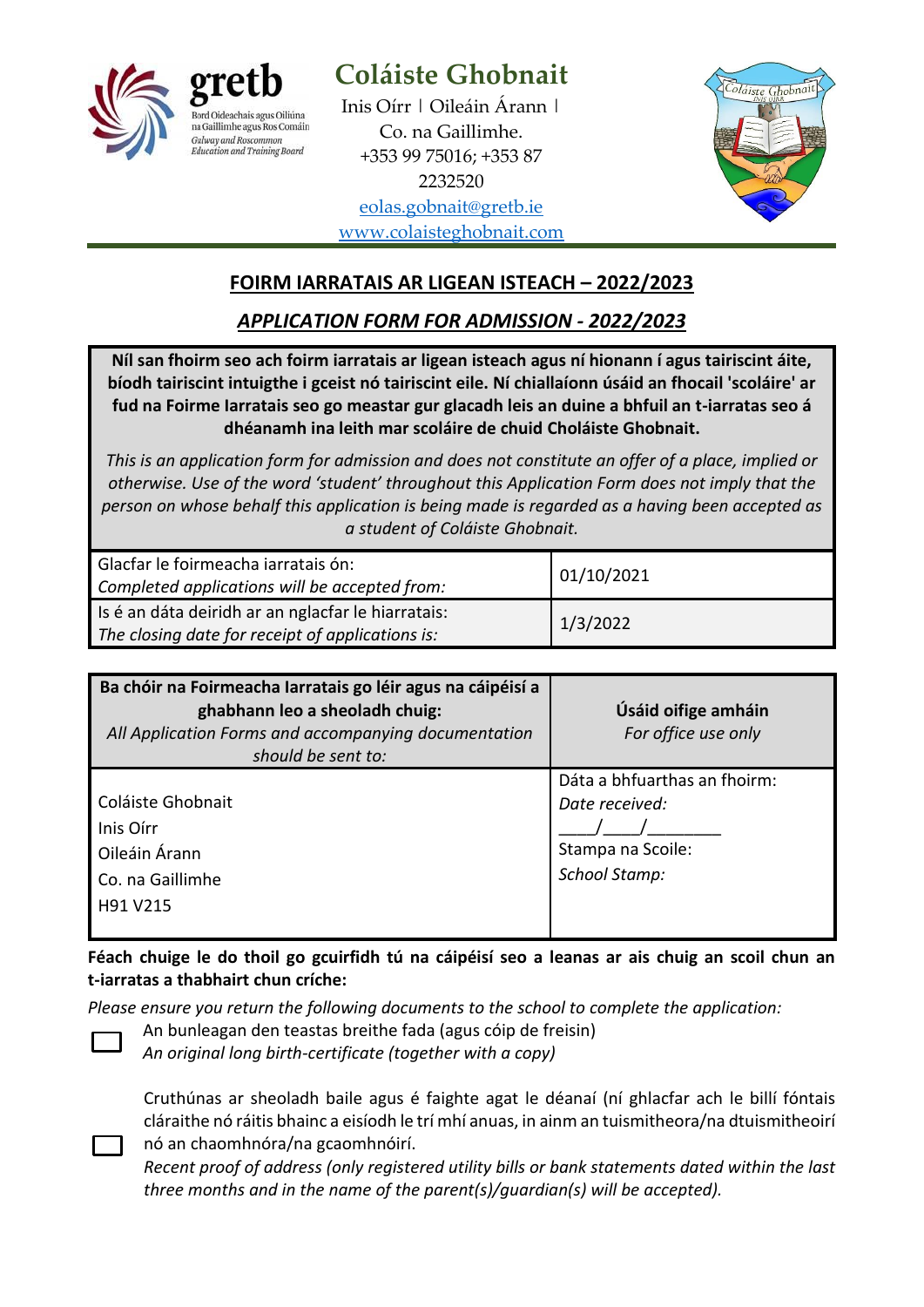#### **Cuir tic leis an mBliainghrúpa a bhfuil an scoláire ag cur isteach air:**

*Please tick the Year Group the student is applying to enter:*

An Chéad Bhliain *(First Year)* An Dara Bliain *(Second Year)*

An Tríú Bliain *(Third Year)* An Idirbhliain *(Transition Year)*

An Cúigiú Bliain *(Fifth Year)* An Séú Bliain *(Sixth Year)*

| Líon isteach gach roinn den iarratas seo a leanas le BLOCLITREACHA le do thoil<br>Please complete all sections of the following application using BLOCK CAPITALS |            |            |  |                      |  |
|------------------------------------------------------------------------------------------------------------------------------------------------------------------|------------|------------|--|----------------------|--|
| ROINN 1 - SONRAÍ AN TÉ A BHFUIL IARRATAS Á DHÉANAMH INA LEITH<br><b>SECTION 1 - PROSPECTIVE STUDENT DETAILS</b>                                                  |            |            |  |                      |  |
| Sonraí an duine óig a bhfuil an t-iarratas seo á dhéanamh ina leith.<br>Details of the young person for whom this application is being made.                     |            |            |  |                      |  |
| Céadainm:<br><b>First Name:</b>                                                                                                                                  |            |            |  |                      |  |
| Dara hAinm:<br>Middle Name:                                                                                                                                      |            |            |  |                      |  |
| Sloinne:<br>Surname:                                                                                                                                             |            |            |  |                      |  |
| Seoladh an Scoláire:<br><b>Student Address:</b>                                                                                                                  |            |            |  |                      |  |
| Éirchód:<br>Eircode:                                                                                                                                             |            |            |  |                      |  |
| UPSP:<br>PPSN:                                                                                                                                                   |            |            |  |                      |  |
| <b>Dáta Breithe:</b><br>Date of Birth:                                                                                                                           | Lá $(Day)$ | Mí (Month) |  | <b>Bliain</b> (Year) |  |

### **ROINN 2 – SONRAÍ FAOI THUISMITHEOIR/CAOMHNÓIR** *SECTION 2 – DETAILS OF PARENT/GUARDIAN*

NÍ GÁ an roinn seo a chomhlánú sa chás ina bhfuil 18 mbliana slánaithe ag an scoláire, mura rud é gur mhaith leis nó léi go ndéanfadh an scoil cumarsáid le tuismitheoir/caomhnóir an scoláire faoin iarratas seo, in ionad teagmháil dhíreach a dhéanamh leis an scoláire féin. Iarrtar an fhaisnéis seo chun teagmháil a dhéanamh faoin iarratas seo. Má luaitear níos mó ná ainm amháin ach gurb é an seoladh céanna a bheidh ag gabháil leis an dá ainm, ní eiseofar ach aon litir amháin agus cuirfear an litir sin chuig an mbeirt.

*This section is NOT required to be completed where the student is over 18, unless s/he wishes the school to communicate with his/her parent/guardian about this application instead of directly with the student. The information is sought for the purposes of making contact about*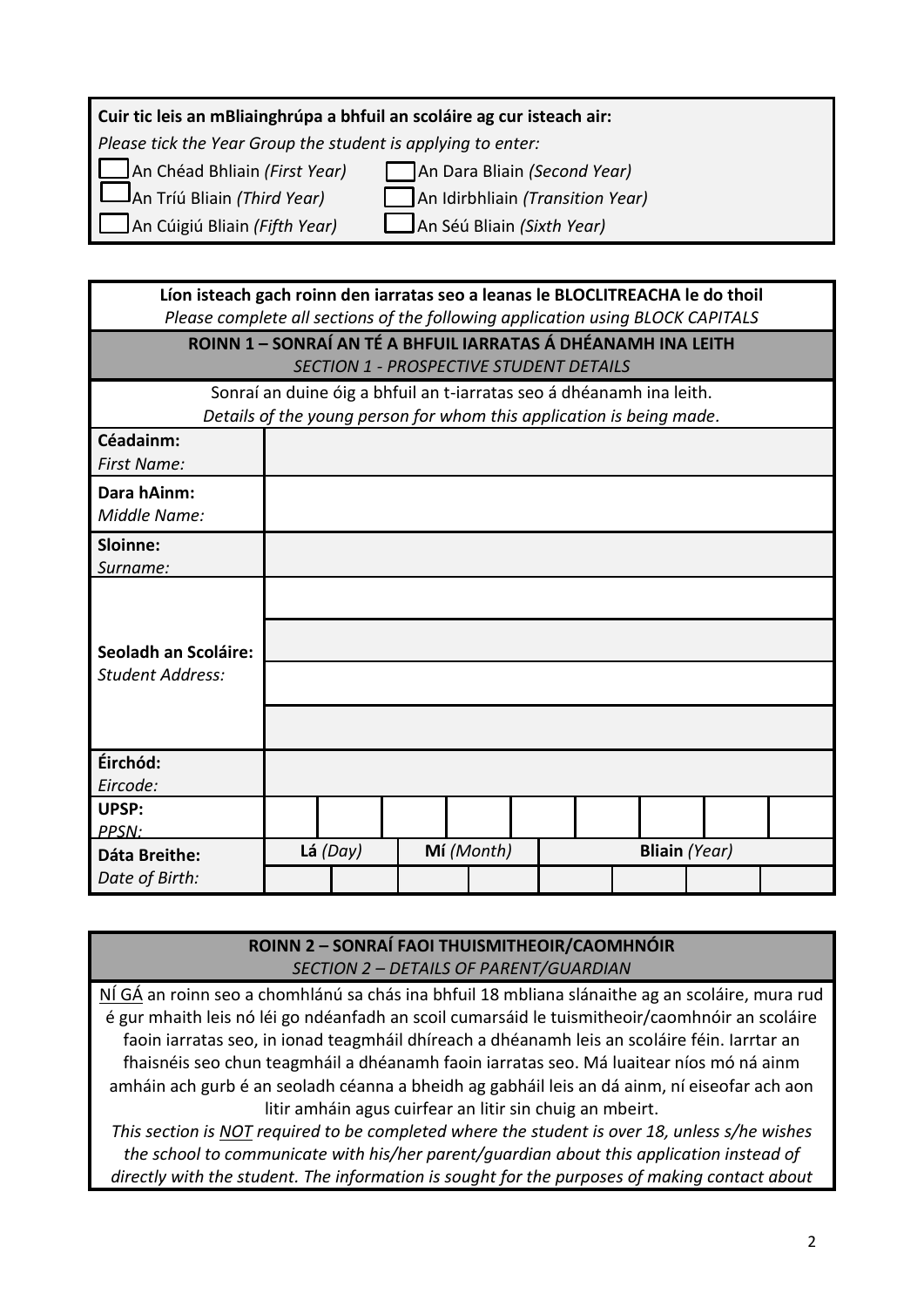| this application. If more than one name is given but the address is the same, only one letter will<br>issue and will be addressed to both individuals. |                                               |                                               |  |
|--------------------------------------------------------------------------------------------------------------------------------------------------------|-----------------------------------------------|-----------------------------------------------|--|
|                                                                                                                                                        | Tuismitheoir/Caomhnóir 1<br>Parent/Guardian 1 | Tuismitheoir/Caomhnóir 2<br>Parent/Guardian 2 |  |
| Teideal: (e.g. An<br>tUasal/Bean/Uasal<br>$etc.$ )<br>Prefix: (e.g. Mr/Ms/<br>Ms etc.)                                                                 |                                               |                                               |  |
| Céadainm:<br><b>First Name:</b>                                                                                                                        |                                               |                                               |  |
| Sloinne:<br>Surname:                                                                                                                                   |                                               |                                               |  |
| Seoladh:<br>Address:                                                                                                                                   |                                               |                                               |  |
| Éirchód:<br>Eircode:                                                                                                                                   |                                               |                                               |  |
| <b>Uimhir theileafóin:</b><br>Telephone number:                                                                                                        |                                               |                                               |  |
| <b>Seoladh</b><br>ríomhphoist:<br>Email address:                                                                                                       |                                               |                                               |  |
| Gaol leis an scoláire:<br>Relationship to<br>student:                                                                                                  |                                               |                                               |  |

**ROINN 3 – CÓD IOMPAIR NA SCOLÁIRÍ** *SECTION 3 – STUDENT CODE OF BEHAVIOUR*

**Dearbhaigh, le do thoil, go nglacann tusa, i do cháil mar thuismitheoir/caomhnóir, le Cód Iompair na Scoláirí agus go ndéanfaidh tú gach iarracht réasúnta lena chinntiú go gcloífidh an Scoláire leis más rud é go bhfaighidh sé nó sí áit sa scoil. Tabhair do d'aire go bhfuil an Cód Iompair ar fáil ó oifig na scoile.**

*Please confirm that the Student Code of Behaviour is acceptable to you as a parent/guardian and that you shall make all reasonable efforts to ensure compliance of same by the student if s/he secures a place in the school. Please note that the Code of Behaviour can be found from the school office.*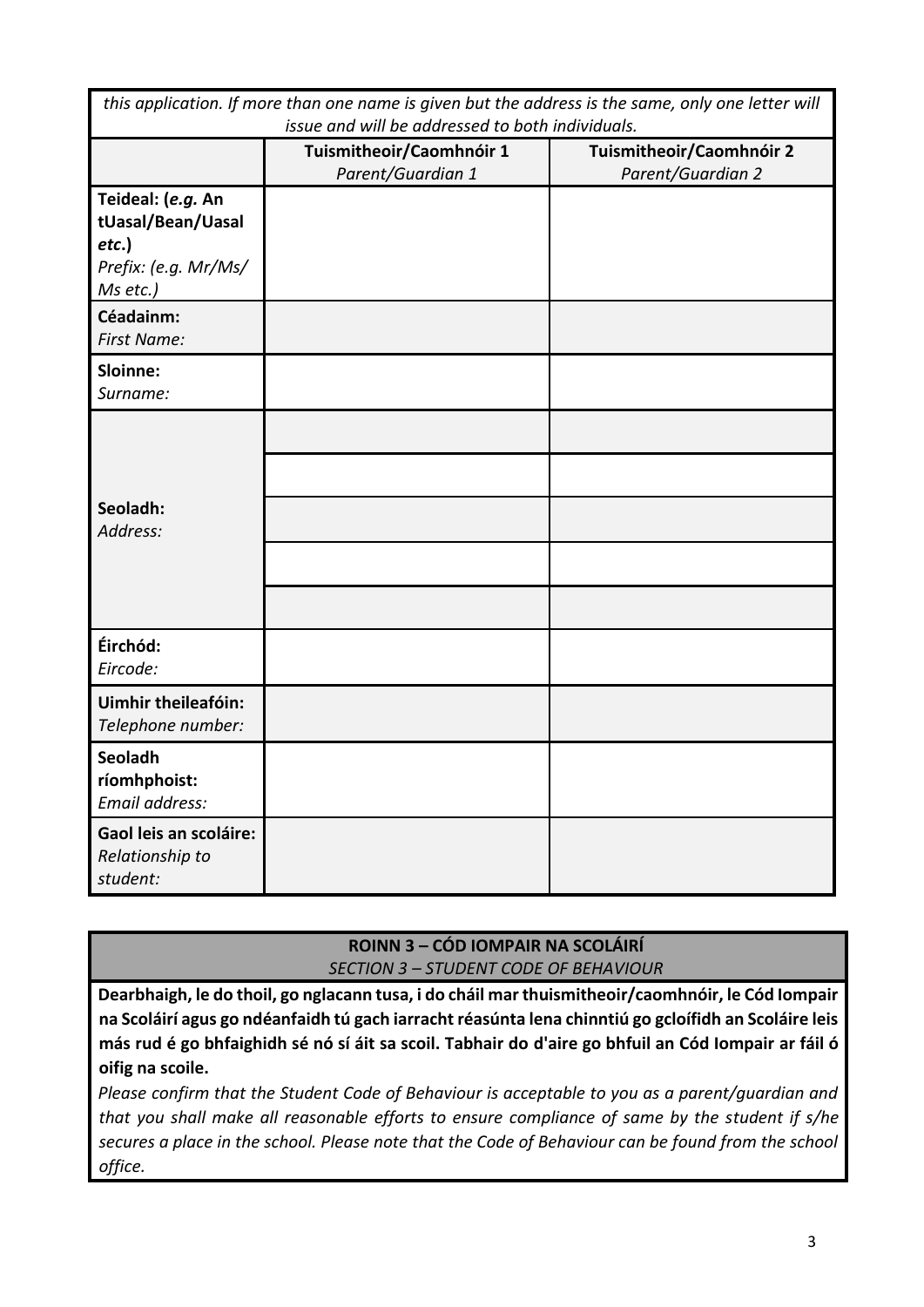**Dearbhaímse, \_\_\_\_\_\_\_\_\_\_\_\_\_\_\_\_\_\_\_\_\_\_\_\_\_\_\_\_\_\_\_\_\_\_\_\_\_\_\_, go nglacaim le Cód Iompair na** 

**scoile agus go ndéanfaidh mé gach iarracht réasúnta, i mo cháil mar thuismitheoir/caomhnóir, lena chinntiú go gcloífidh an scoláire leis más rud é go bhfaighidh sé nó sí áit sa scoil.**

*I \_\_\_\_\_\_\_\_\_\_\_\_\_\_\_\_\_\_\_\_\_\_\_\_\_\_\_\_\_\_\_\_\_\_\_\_\_\_\_ confirm that the Code of Behaviour for the school* 

*is acceptable to me as the student's parent/guardian and I shall make all reasonable efforts to ensure compliance by the student if s/he secures a place in the school.*

### **ROINN 4 – RIALACHA MAIDIR LEIS AN AOIS ÍOSTA CHUN DUL CHUIG AN MEÁNSCOIL** *SECTION 4 – RULES ON MINIMUM AGE FOR ENTRY INTO SECONDARY SCHOOL*

**Faoi alt X den cháipéis 'Rialacha agus Clár na Meánscoileanna 2004/05' de chuid na Roinne Oideachais agus Scileanna** *ciallaíonn dalta aitheanta "dalta atá 12 bhliain d'aois ar a laghad an 1 ú lá de Eanáir den scoilbhliain."* **Chomh maith leis sin, faoi roinn V, éilítear ar Phríomhoide "***sliocht deimhnithe as clár poiblí breitheanna***" a fháil. Dá bhrí sin, ní mór don scoil féachaint ar theastas breithe fada an linbh chun a mheas an gcomhlíonann sé nó sí an ceanglas sin.**

Under section X of the Department of Education and Skills' Rules and Programme for Secondary Schools 2004/05, "*A recognised pupil means a pupil who is not less than 12 years of age on the 1st day of January of the school year."* Also, section V requires a Principal to obtain a "*certified extract from*" the "*public register of births*." Therefore, the school requires sight of the child's long-form birth certificate in order to assess whether s/he meets the requirement.

**Cuir tic sa bhosca le do thoil lena dheimhniú go bhfuil teastas breithe bunaidh fada an linbh agus fótachóip de iniata leis an bhFoirm Iarratais seo agat**:

*Please tick the box to confirm that you enclose the child's original long-form birth certificate and a photocopy of same with this Application Form:*



Cuirim faoi iamh leis an bhFoirm Iarratais seo teastas breithe bunaidh fada an linbh agus fótachóip de. (Seolfar an bhunchóip ar ais chugat.)

*I enclose the child's original long-form birth certificate and a copy of same with this Application Form. (The original will be returned to you.)*

**ROINN 8 – CRITÉIR ROGHNÚCHÁIN MAIDIR LE LIGEAN ISTEACH I gCÁS LIOSTA FEITHIMH A BHEITH ANN**

*SECTION 8 – SELECTION CRITERIA FOR ADMISSION IN THE EVENT OF OVERSUBSCRIPTION*

Cuideoidh an fhaisnéis seo lena chinneadh an gcomhlíonann an scoláire na riachtanais ligin isteach de réir an oird tosaíochta a leagtar amach sa roinn is infheidhme de Chuid B den Bheartas Ligin Isteach i leith Choláiste Ghobnait.

*This information will assist in determining whether the student meets the admission requirements in accordance with the order of priority as set out in the applicable section of Part B of the Admission Policy for Coláiste Ghobnait*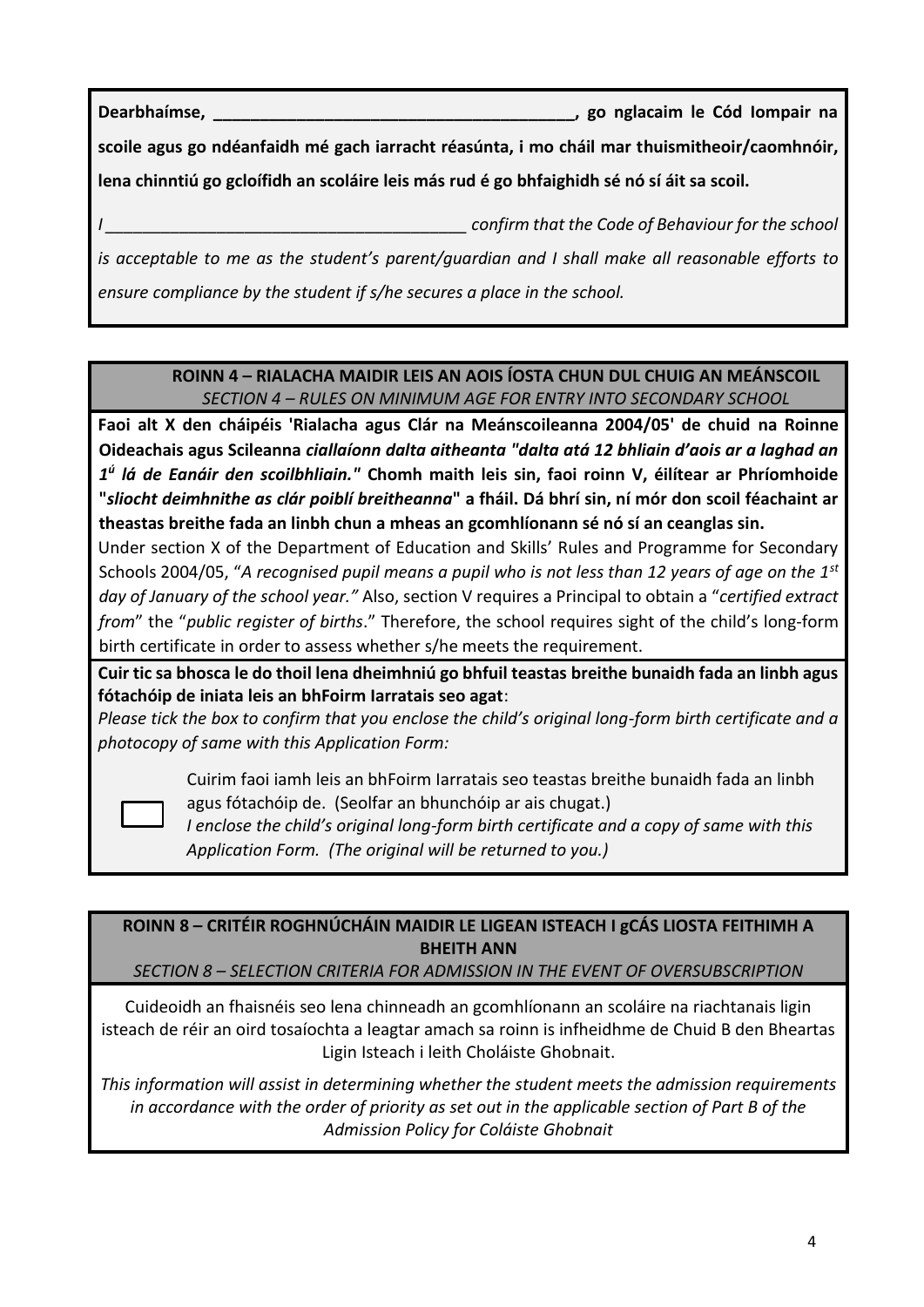| A. Iarrtar ort seoladh an scoláire a dhearbhú lena chinneadh an bhfuil cónaí air nó uirthi sa     |
|---------------------------------------------------------------------------------------------------|
| scoilcheantar. Tabhair do d'aire le do thoil go mbeidh cruthúnas ar sheoladh, a eisíodh le        |
| déanaí, ag teastáil chun tacú leis an bhfaisnéis sin. (Ní ghlacfar ach le billí fóntais cláraithe |
| nó ráitis bhainc a eisíodh le trí mhí anuas, in ainm an tuismitheora/na dtuismitheoirí nó         |
| an chaomhnóra/na gcaomhnóirí.)                                                                    |

*Please confirm the student's address for the purpose of determining whether s/he resides in the catchment area. Please note that recent proof of address will be required in support of this. (Only registered utility bills or bank statements dated within the last three months and in the name of the parent(s)/guardian(s) will be accepted.)*

| Seoladh: |
|----------|
| Address: |
|          |
|          |

| В.                      | Má tá aon deartháireacha nó deirfiúracha leis an scoláire sa scoil faoi láthair, ainmnigh<br>iad agus luaigh cén bhliain ina bhfuil siad.<br>If the student currently has any siblings in this school, please indicate their names and<br>current year of study. |
|-------------------------|------------------------------------------------------------------------------------------------------------------------------------------------------------------------------------------------------------------------------------------------------------------|
| (i) Ainm:<br>Name:      |                                                                                                                                                                                                                                                                  |
| <b>Bliain:</b><br>Year: |                                                                                                                                                                                                                                                                  |
| (ii) Ainm:<br>Name:     |                                                                                                                                                                                                                                                                  |
| <b>Bliain:</b><br>Year: |                                                                                                                                                                                                                                                                  |
| (iii) Ainm:<br>Name:    |                                                                                                                                                                                                                                                                  |
| <b>Bliain:</b><br>Year: |                                                                                                                                                                                                                                                                  |
| (iv) Ainm:<br>Name:     |                                                                                                                                                                                                                                                                  |
| <b>Bliain:</b><br>Year: |                                                                                                                                                                                                                                                                  |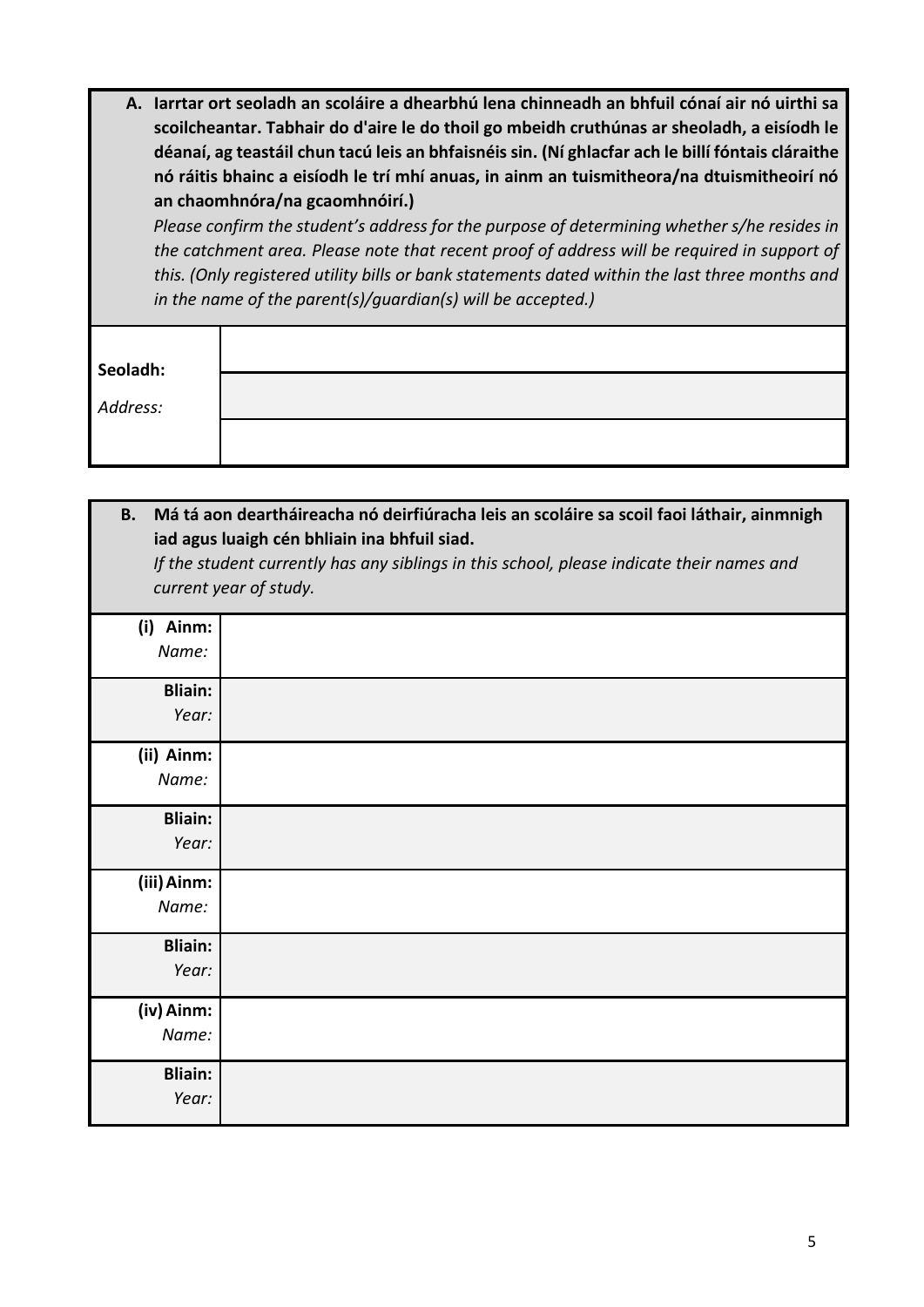|                                       | C. Má bhí aon deartháireacha nó deirfiúracha leis an scoláire sa scoil san am atá caite,<br>ainmnigh iad agus luaigh cén tréimhse inar fhreastail siad ar an scoil.<br>If the student has previously had any siblings in this school, please indicate their names<br>and years of attendance. |
|---------------------------------------|-----------------------------------------------------------------------------------------------------------------------------------------------------------------------------------------------------------------------------------------------------------------------------------------------|
| Ainm:<br>Name:                        |                                                                                                                                                                                                                                                                                               |
| <b>Bliain/Blianta:</b><br>Year(s):    |                                                                                                                                                                                                                                                                                               |
| (ii) Ainm:<br>Name:                   |                                                                                                                                                                                                                                                                                               |
| <b>Bliain/Blianta:</b><br>$Year(s)$ : |                                                                                                                                                                                                                                                                                               |

**D. Má bhí tuismitheoir/tuismitheoirí nó seantuismitheoir/seantuismitheoirí an scoláire ag freastal ar sa scoil san am atá caite, ainmnigh iad agus luaigh cén tréimhse inar fhreastail siad ar an scoil.**  *If the student's parent(s) or grandparent(s) previously attended this school, please indicate their name(s) and years of attendance.* **(iii)Ainm:** *Name:* **Bliain/Blianta:** *Year(s):* **(iv) Ainm:** *Name:* **Bliain/Blianta:** *Year(s):*

|                            | E. Tabhair sonraí faoin mbunscoil ar ar fhreastail an scoláire.<br>Please provide details of the primary school attended by the student. |
|----------------------------|------------------------------------------------------------------------------------------------------------------------------------------|
| Ainm na scoile:            |                                                                                                                                          |
| School name:               |                                                                                                                                          |
| Seoladh na                 |                                                                                                                                          |
| scoile:<br>School address: |                                                                                                                                          |
|                            |                                                                                                                                          |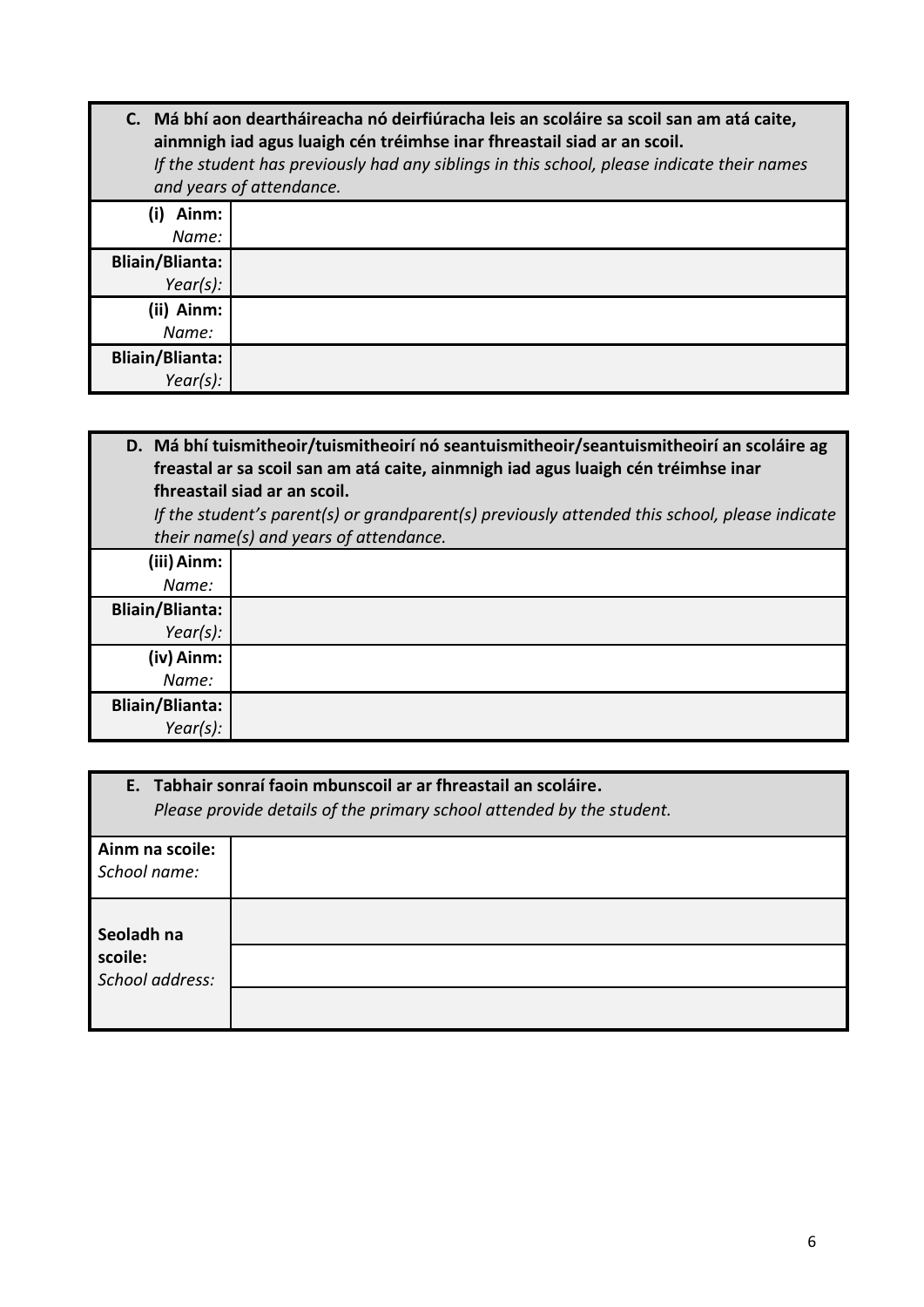#### **FAISNÉIS THÁBHACHTACH:**

- **Is gá duit na cáipéisí seo a leanas a sheoladh isteach:**
	- **(i) An bunleagan den teastas breithe fada (agus cóip de freisin), agus**
	- **(ii) Cruthúnas ar sheoladh baile agus é faighte agat le déanaí – ní ghlacfar ach le billí fóntais cláraithe nó ráitis bhainc a eisíodh le trí mhí anuas, in ainm an tuismitheora/na dtuismitheoirí nó an chaomhnóra/na gcaomhnóirí.**
- **Glacfar de mheon macánta leis an bhfaisnéis go léir a chuirfidh tú ar fáil san fhoirm iarratais seo. Má fhaightear amach go bhfuil aon chuid den fhaisnéis mícheart, míthreorach nó easnamhach, d'fhéadfadh an t-iarratas a bheith neamhbhailí.**
- **Iarrtar ort a thuiscint gur tusa féin atá freagrach as an scoil a chur ar an eolas faoi aon athruithe ar shonraí teagmhála nó ar na cúinsí a bhaineann leis an iarratas seo.**
- **Le haghaidh faisnéis maidir leis an gcaoi a ndéanann an scoil agus BOOGRC do chuid sonraí a phróiseáil, féach thall le do thoil.**
- **Sínigh thíos le do thoil, lena chur in iúl go bhfuil an fhaisnéis sin léite agat agus go dtuigeann tú í.**

**TABHAIR DO D'AIRE:** Má fhaigheann an scoláire áit i gColáiste Ghobnait, ní hé sin le rá go sannfar a rogha ábhair dó/di, mar gheall ar dheacrachtaí ó thaobh acmhainne agus/nó srianta ar líon na scoláirí in aghaidh an ranga.

## *IMPORTANT INFORMATION:*

- *You are required to submit: (iii) An original long birth-certificate (together with a copy), and (iv) Recent proof of address - only registered utility bills or bank statements dated within the last three months and in the name of the parent(s)/guardian(s) will be accepted.*
- *All of the information that you provide in this application form is taken in good faith. If it is found that any of the information is incorrect, misleading or incomplete, the application may be rendered invalid.*
- *Please understand that it your responsibility to inform the school of any change in contact information or circumstances relating to this application.*
- *For information regarding how your data is processed by the school and GRETB, please see overleaf.*
- *Please sign below to demonstrate that you have read and understood this information.*

*NOTE: Should the student receive a place in Coláiste Ghobnait, there is no guarantee that the student will be assigned his/her selected subject choice due to resource issues and/or restrictions on the numbers of students per class.*

| Tuismitheoir/Caomhnóir 1 (Parent/Guardian 1)                                                   | Dáta (Date) |
|------------------------------------------------------------------------------------------------|-------------|
| Tuismitheoir/Caomhnóir 2 (Parent/Guardian 2)                                                   | Dáta (Date) |
| An Scoláire [i gcás ina bhfuil 18 mbliana slánaithe aige nó aici]<br>(Student [where over 18]) | Dáta (Date) |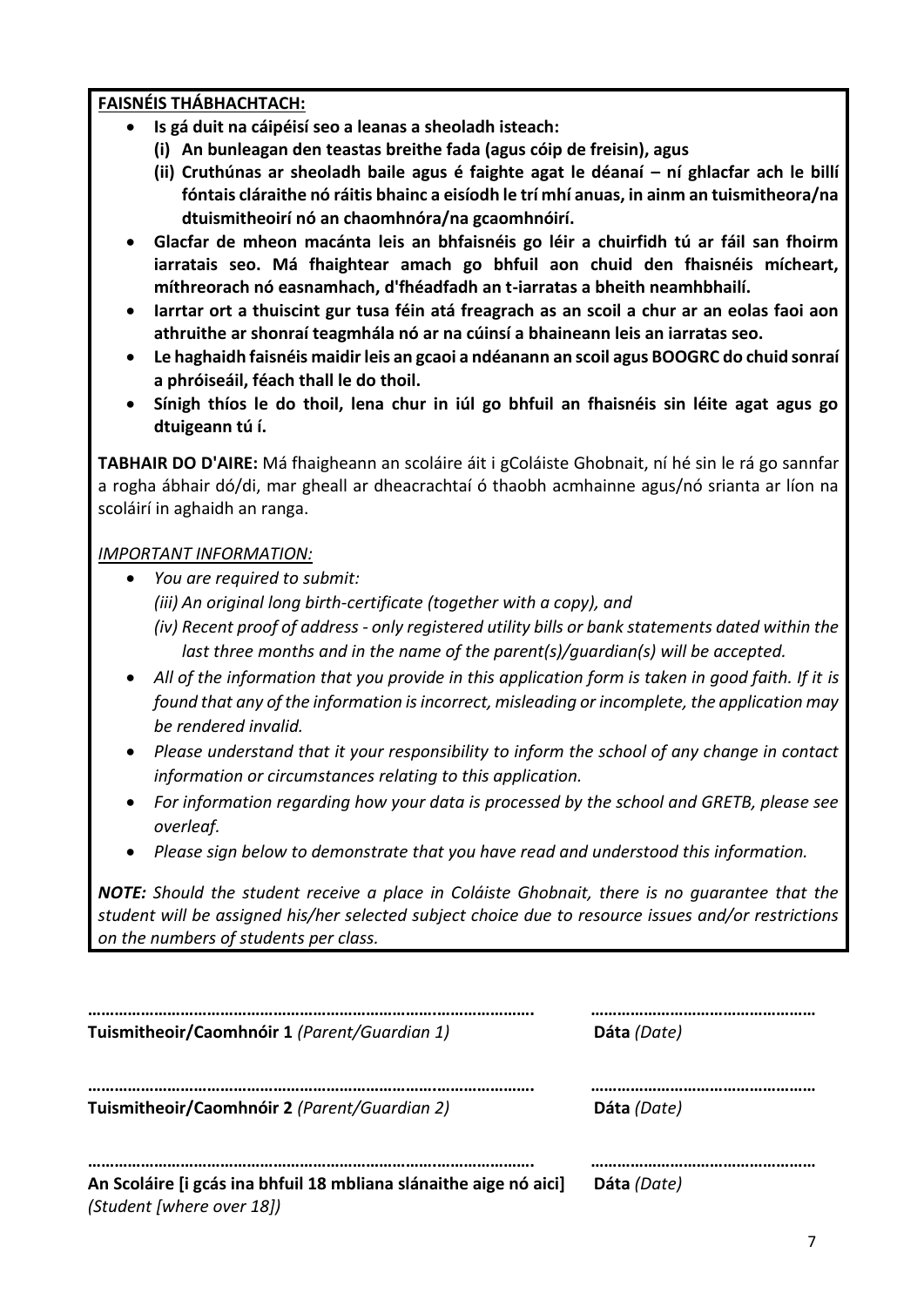# **COSAINT SONRAÍ**

#### *DATA PROTECTION*

Tá Bord Bainistíochta Coláiste Ghobnait ina choiste de chuid BOOGRC, An Coiléar Bán, Baile Átha an Rí, Co. Galway, Eircode: H65 AT81, ar rialaitheoir sonraí é de réir na Rialachán Ginearálta maidir le Cosaint Sonraí agus na nAchtanna um Chosaint Sonraí, 1988-2018. Is é Oifigeach Cosanta Sonraí BOOGRC ná Aoife de Bhaldraithe, agus is féidir teagmháil a dhéanamh leis an té sin ag 091 874 548[/Aoife.DeBhaldraithe@gretb.ie](mailto:Aoife.DeBhaldraithe@gretb.ie)

Na sonraí pearsanta a sholáthrófar ar an bhFoirm Iarratais seo agus ar na cáipéisí a ghabhann léi, teastaíonn siad chun na gcríoch seo a leanas:

- Fíorú a dhéanamh ar chéannacht agus ar an dáta breithe;
- Fíorú agus measúnú a dhéanamh ar na critéir maidir le ligean isteach;
- Múinteoirí a chur ar fáil don scoil agus acmhainní a leithdháileadh di; agus
- An scoil a riar,

ar cúraimí iad uile a chuirtear i bhfeidhm de bhun dualgais reachtúla éagsúla a bhfuil BOOGRE faoi cheangal acu. Chomh maith leis sin, faoi roinn V den cháipéis 'Rialacha agus Clár do Mheánscoileanna 2004/05' de chuid na Roinne Oideachais agus Scileanna, éilítear ar Phríomhoide "*sliocht deimhnithe as clár poiblí breitheanna*" a fháil i leith scoláirí. Dá bhrí sin, ní mór don scoil féachaint ar theastas breithe fada an linbh. Mar sin, déantar na sonraí pearsanta a sholáthraítear ar an bhFoirm Iarratais seo a phróiseáil de réir Airteagal 6(c) agus Airteagal 6(e) den Rialachán Ginearálta maidir le Cosaint Sonraí.

Más rud é nach gcuirfear ar fáil an fhaisnéis a iarradh, d'fhéadfadh sé go measfar go bhfuil an t-iarratas neamhbhailí agus nach dtairgfear áit don scoláire.

D'fhéadfadh sé go gcuirfí na sonraí pearsanta atá nochta san Fhoirm Iarratais seo in iúl go hinmheánach do dhaoine in BOOGR chun infheidhmeacht na gcritéar roghnúcháin a dheimhniú, agus d'fhéadfadh sé go gcuirfí in iúl iad do phátrún nó bord bainistíochta scoileanna eile sa chaoi is gur próiseas éifeachtach a bheidh i gceist le ligean isteach scoláirí, de bhun alt 66(6) den Acht Oideachais, 1998 arna chur isteach le halt 9 den Acht Oideachais (Ligean isteach i Scoileanna), 2018.

An fhaisnéis a chuirfear ar fáil san Fhoirm Iarratais seo, coinneofar í ar feadh tréimhse seacht mbliana ón dáta a slánóidh an scoláire 18 mbliana d'aois, ach amháin i gcás ina mbeidh ceangal riachtanas reachtúil ann roinnt de na sonraí nó iad go léir a choinneáil ar feadh tréimhse níos faide nó ar feadh i bhfad, de réir Bheartas BOOGRCmaidir le Sonraí a Choinneáil, atá ar fáil ar WWW.GRETB.IE

Tá cóip de Bheartas iomlán BOOGRC maidir le Cosaint Sonraí ar fáil a[r www.gretb.ie](http://www.gretb.ie/) nó ó oifig na scoile.

Aon duine a chuirfidh sonraí pearsanta ar fáil tríd an bhFoirm Iarratais seo, tá an ceart aige nó aici rochtain ar na sonraí sin a iarraidh. Tá an ceart aige nó aici freisin a iarraidh go n-athrófaí aon fhaisnéis más faisnéis mhícheart í ó thaobh na bhfíricí de. Is féidir leis an té is ábhar do na sonraí a iarraidh go scriosfaí iad, nó is féidir é sin a dhéanamh thar ceann an té sin, ach ní cheadófar sin ach amháin i gcás nach dteastaíonn na sonraí a thuilleadh chun na gcríoch ar bailíodh iad, nó i gcás nach bhfuil bonn dlíthiúil ag BOOGR chun na sonraí sin a choinneáil.

Má tá aon ghearán agatsa, an duine is ábhar do na sonraí, faoi phróiseáil do chuid sonraí pearsanta, tá an ceart agat gearán a chur isteach chuig an gCoimisiún um Chosaint Sonraí.

The Board of Management of Coláiste Ghobnait is a committee of GRETB, GRETB, An Coiléar Bán, Baile Átha an Rí, Co. Galway, Eircode: H65 AT81 which is a data controller under the General Data Protection Regulations and the Data Protection Acts 1988 - 2018. The Data Protection Officer for GRETB is Aoife de Bhaldraithe, and can be contacted at 091 874 548[/Aoife.DeBhaldraithe@gretb.ie](mailto:Aoife.DeBhaldraithe@gretb.ie)

*The personal data supplied on this Application Form and the accompanying documentation sought is required for the purpose of:*

- *Verification of identity and date of birth;*
- *Verification and assessment of admission criteria;*
- *Allocation of teachers and resources to the school; and*
- *School administration,*

*all of which are tasks carried out pursuant to various statutory duties to which GRTB is subject. In addition, under section V of the Department of Education and Skills' Rules and Programme for Secondary Schools 2004/05, a Principal is*